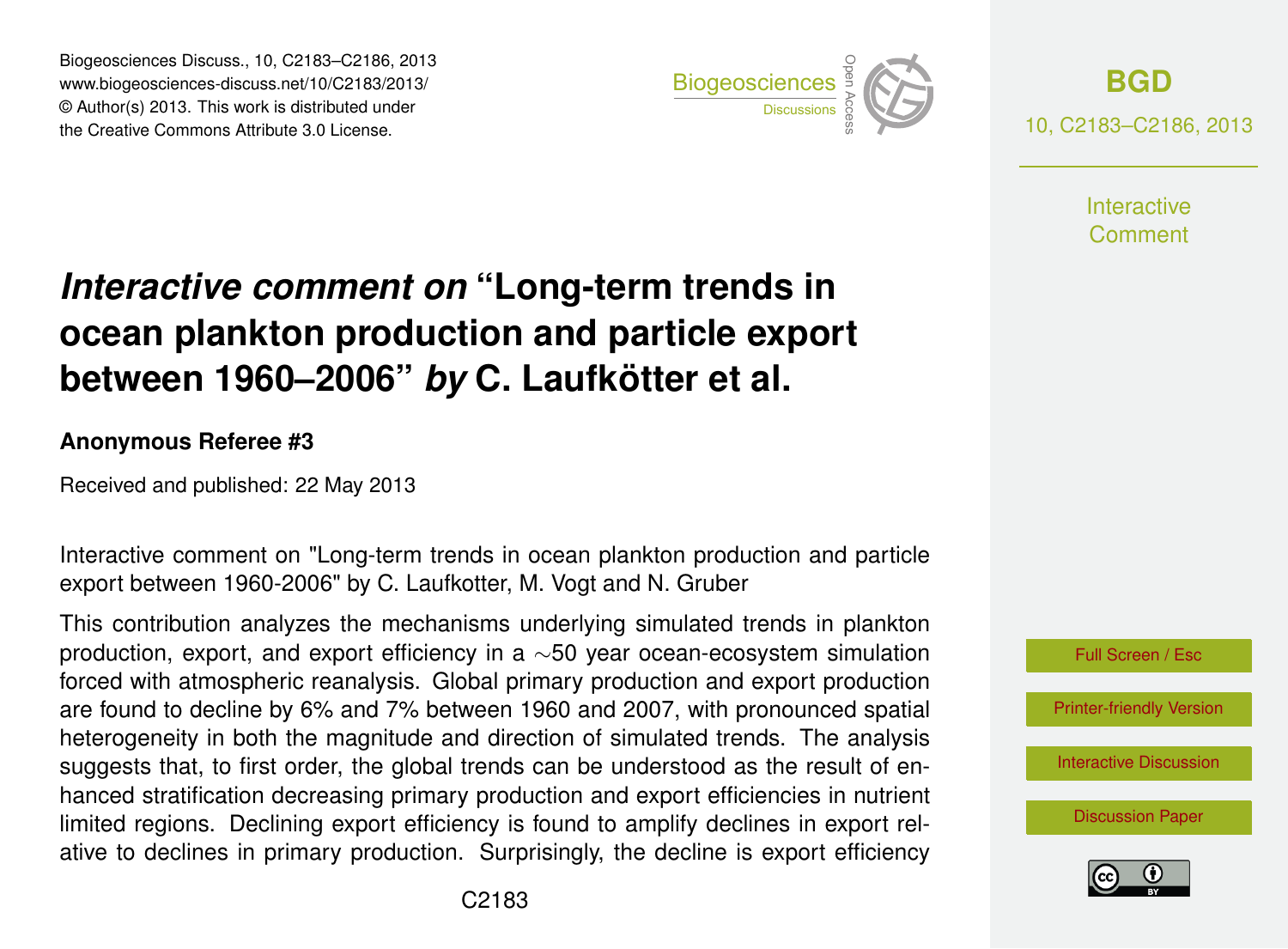is predominantly linked to decreases in small phytoplankton (and associated coccolithophores) rather than suppression of diatoms through increased stratification. This is contrasted with past work (e.g., Bopp et al., 2005) where trends in export efficiency were linked to diatom declines.

I found the analysis to be useful and interesting. I suspect, however, that a significant part of the contrast between the Bopp et al. (2005) results and those herein is due to the fact that the 1960-2007 trends in the North Atlantic and Southern Ocean are due to low frequency climate variability and not change. In the North Atlantic, centuryscale climate change predictions show robust increases in stratification and declines in primary production as the effects of continued increases in greenhouse gases take hold (e.g., Capotondi et al., 2012; Steinacher et al., 2010). This contrasts sharply with the reduced stratification in these regions over the contemporary period. This doesn't nullify the statement concerning export efficiencies being sensitive to biology (see also, for example, Tauscher and Oschlies, 2011), but the results herein do not imply similar divergence in mechanisms under climate change. This needs to be discussed in the "implications for future change" and "caveats" sections.

More generally, the potential role of climate variability in generating the trends analyzed needs to be discussed more prominently. It seemed implicit that any trend between 1950-2007 was "climate change", yet this is not the case - particularly at regional scales (e.g., see Deser et al., 2012). This should be clearly stated in both the introduction and in the caveats.

There was an extended discussion of the roles of top-down versus bottom-up perturbations in generating trends over the 50 year hindcast, leading to the conclusion that the trends primarily reflect a bottom-up influence. While this discussion was carefully caveated by pointing out that the run only considers only one minor element of the potential top-down forcing, one has to wonder whether the experimental design warrants an extended discussion of this issue. The external forcing in the experiment is essentially bottom-up, assessing the relative roles of top-down versus bottom-up would seem

## **[BGD](http://www.biogeosciences-discuss.net)**

10, C2183–C2186, 2013

**Interactive** Comment

Full Screen / Esc

[Printer-friendly Version](http://www.biogeosciences-discuss.net/10/C2183/2013/bgd-10-C2183-2013-print.pdf)

[Interactive Discussion](http://www.biogeosciences-discuss.net/10/5923/2013/bgd-10-5923-2013-discussion.html)

[Discussion Paper](http://www.biogeosciences-discuss.net/10/5923/2013/bgd-10-5923-2013.pdf)

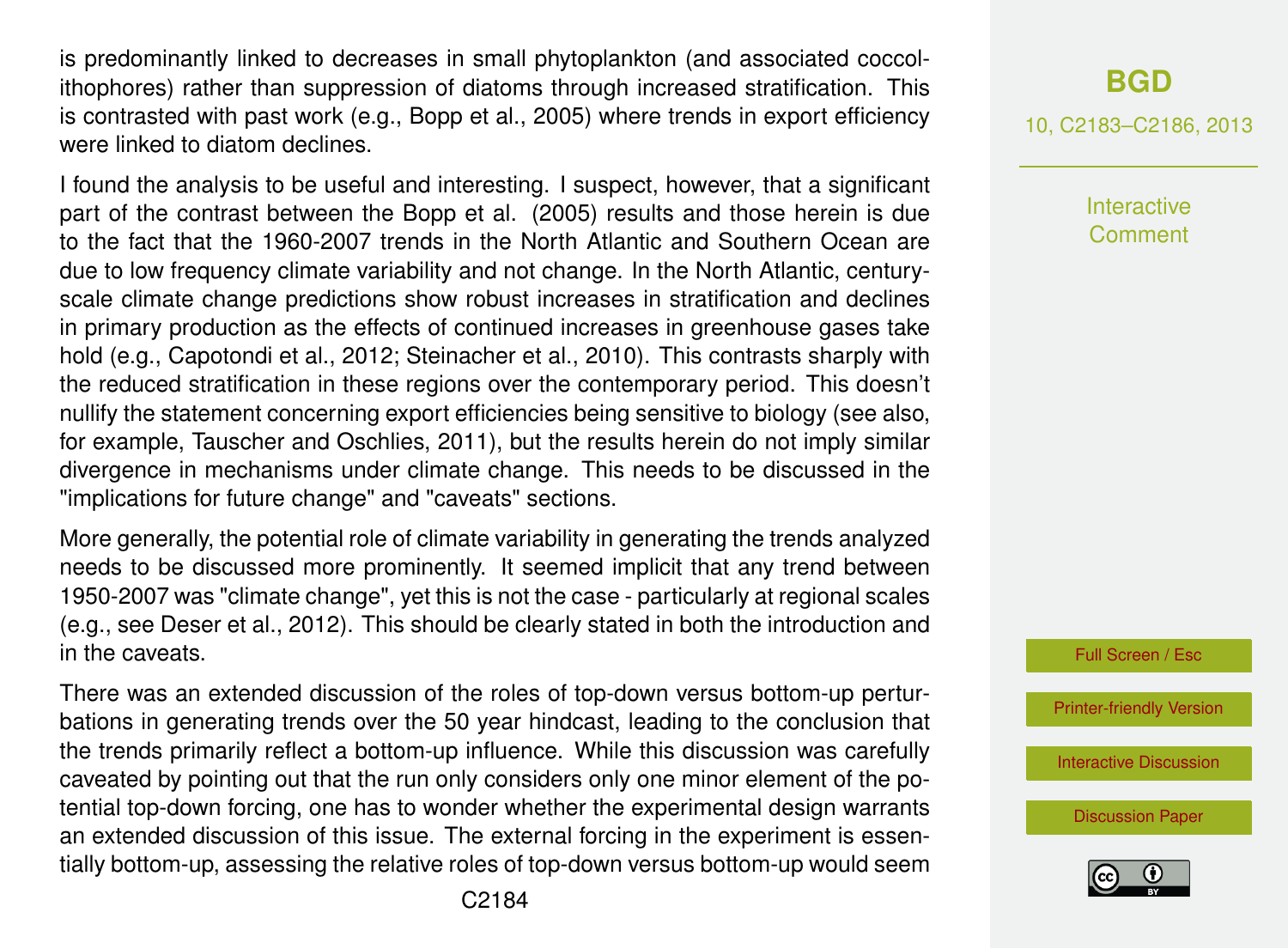to require a more comprehensive treatment of top-down forcing (changes in fishing/fish populations?). I have no issues with including some carefully caveated discussion of this issue, but I'm not sure it should be a central thread of the paper given the experimental design. Of course, as the authors point out, the ultimate response of phytoplankton to a bottom-up perturbations depends dynamics adjustments of all relevant growth and loss processes.

My last substantial comment pertains to the comparison of chlorophyll trends relative to those analyzed in Boyce et al. (2010). I was hoping for a Figure comparing the simulated trends here with those inferred by Boyce et al. (2010). Also, while trends in some areas may be consistent with those of Boyce et al. (2010), the magnitude of the trend here is considerably smaller. Boyce et al.'s 1%/year value translates to an alarming decline in chlorophyll of ∼40% over 50 years and >60% over the last century. Through a more substantive comparison with the Boyce data and contrasting these trends, this paper could make an important contribution to the controversy that Boyce's alarming analysis has stirred.

I hope these comments are useful. I've also included a number of minor ones below.

p. 5924, line 3: 1950-2006 or 1960-2006 as the title suggests?

p. 5925, line  $3:$  lead = led.

p. 5925, line 24: suggest citing Bopp here in addition to or rather than Steinacher. To my knowledge, Bopp's 2001 analysis was the first paper to lay out this argument in detail.

p. 5927: is surface salinity relaxed to climatological values in these simulations? My understanding is that this is generally the case for CORE-forced runs. If so, it should be noted.

p. 5929, lines 1-8: Detrital remineralization rates are assumed to be independent of temperature?

10, C2183–C2186, 2013

**Interactive Comment** 



[Printer-friendly Version](http://www.biogeosciences-discuss.net/10/C2183/2013/bgd-10-C2183-2013-print.pdf)

[Interactive Discussion](http://www.biogeosciences-discuss.net/10/5923/2013/bgd-10-5923-2013-discussion.html)

[Discussion Paper](http://www.biogeosciences-discuss.net/10/5923/2013/bgd-10-5923-2013.pdf)